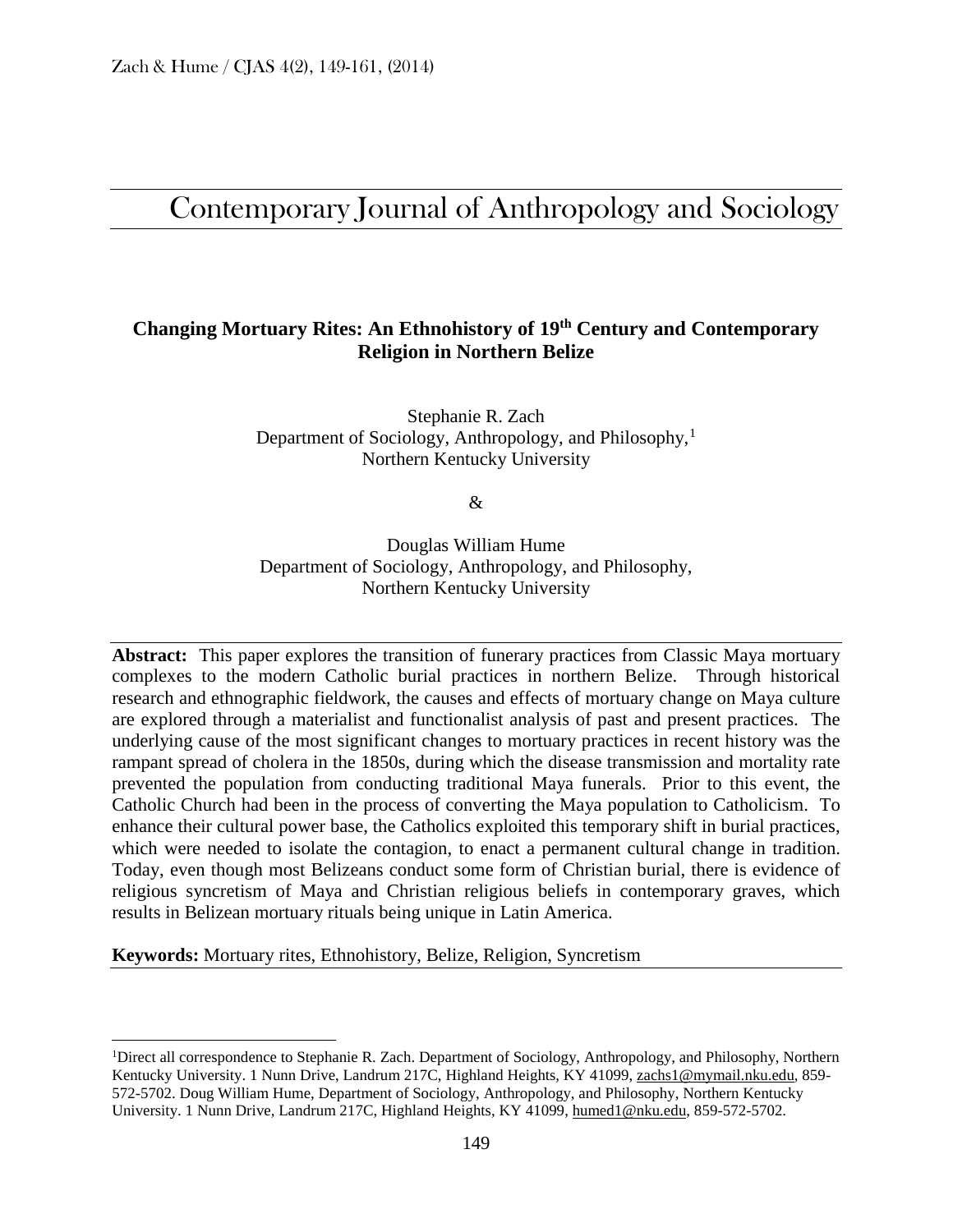#### **INTRODUCTION**

 This paper is an analysis of the cultural transition of mortuary rituals in Belize, exploring the differences between Maya burials in Classic (200 CE–1000 CE), and the Postclassic (1000 CE–1697 CE) Maya mortuary complexes as well as present day Catholic cemeteries ritual behavior. The analysis takes materialist and functionalist approaches in investigating how historical events effected the changes in ancient Maya mortuary rituals to those practiced today in northern Belize. One mechanism of subjugating a society lies in control of the rituals that surround each rite of passage, including birth, marriage, and death. The role of Catholic mortuary rites exemplifies the complex process of cultural subjugation, which began during the Spanish missionization of the Maya during the  $16<sup>th</sup>$ and  $17<sup>th</sup>$  centuries, continued after the British takeover of the Belizean territory in the  $18<sup>th</sup>$  century, and remains the dominant religious power in Belize.

#### **Background**

 Since agriculture is the top revenueproducing industry in Belize and has a strong influence on Belizeans' lives, the majority of the research on present day Belizean culture is devoted to agriculture, and its influences on the lives and livelihoods of Belizeans (Amiguet et al., 2005; Atran et al., 2002; Beach, Luzzadder-Beach, Dunning, Hageman, & Lohse, 2002; Bourbonnais-Spear et al., 2005; Bourbonnais-Spear, Poissant, Cal, & Arnason, 2006). Recently, there has been an increase in studies on tourism, and the effects of tourism, immigration, and international influences in Belizean culture (Key, 2002; Moberg, 1996; Sutherland, 1996). Of the literature dedicated to contemporary Belize, most research has been on traditional cultures, specifically

those of the Maya and the Garifuna (Bonner, 2001; Bourbonnais-Spear et al., 2005; Garber, 1999; Steinberg & Espejo-Saavedra, 1996). Belizean cultural studies tend to be set in Southern Belize, whereas this research took place in northern Belize, which has a much lower concentration of Mayan speakers and larger concentrations of individuals that identify themselves as Mestizo. The research on the Maya generally focuses on ethnobotany, again with the Q'eqchi' and Mopan in the South (Bruck, 2002; Emch, 2003; Ross-Ibarra & Molina-Cruz, 2002). Literature on the Garifuna is focused on the Garifuna's rituals and cultural identity (Bonner, 1999, 2001; Greene, 1998, 2002; Jenkins, 1983). In regards to research on northern Belize, most studies of traditional culture in the North focus on the few Maya and the Creole populations (DeChicchis, 1989) or contemporary agricultural development and farming (Higgins, 1998; Jones, 1969; Kunen, 2001; Moberg, 1996; Trapasso, 1994). This study aims to fill the gap in the literature on the influences on contemporary religious practices in northern Belize.

# *Mortuary Rites in Belize*

 While the Spanish dominated most of Latin America, Belize became the English territory, British Honduras. Although a British territory, British Protestantism did not replace Spanish Catholicism (Burkholder & Johnson, 2010; Burns, 1993). During the Spanish and later British colonial period, the Catholic Church effectively suppressed expression of indigenous religion, and imposed itself in the position of highest power (Cleary & Steigenga, 2004, p. 45). This resulted in seeming disappearance of indigenous practices, reduced to either secret rituals within homes, or becoming incorporated into Catholicism through religious syncretism. For example, Mayan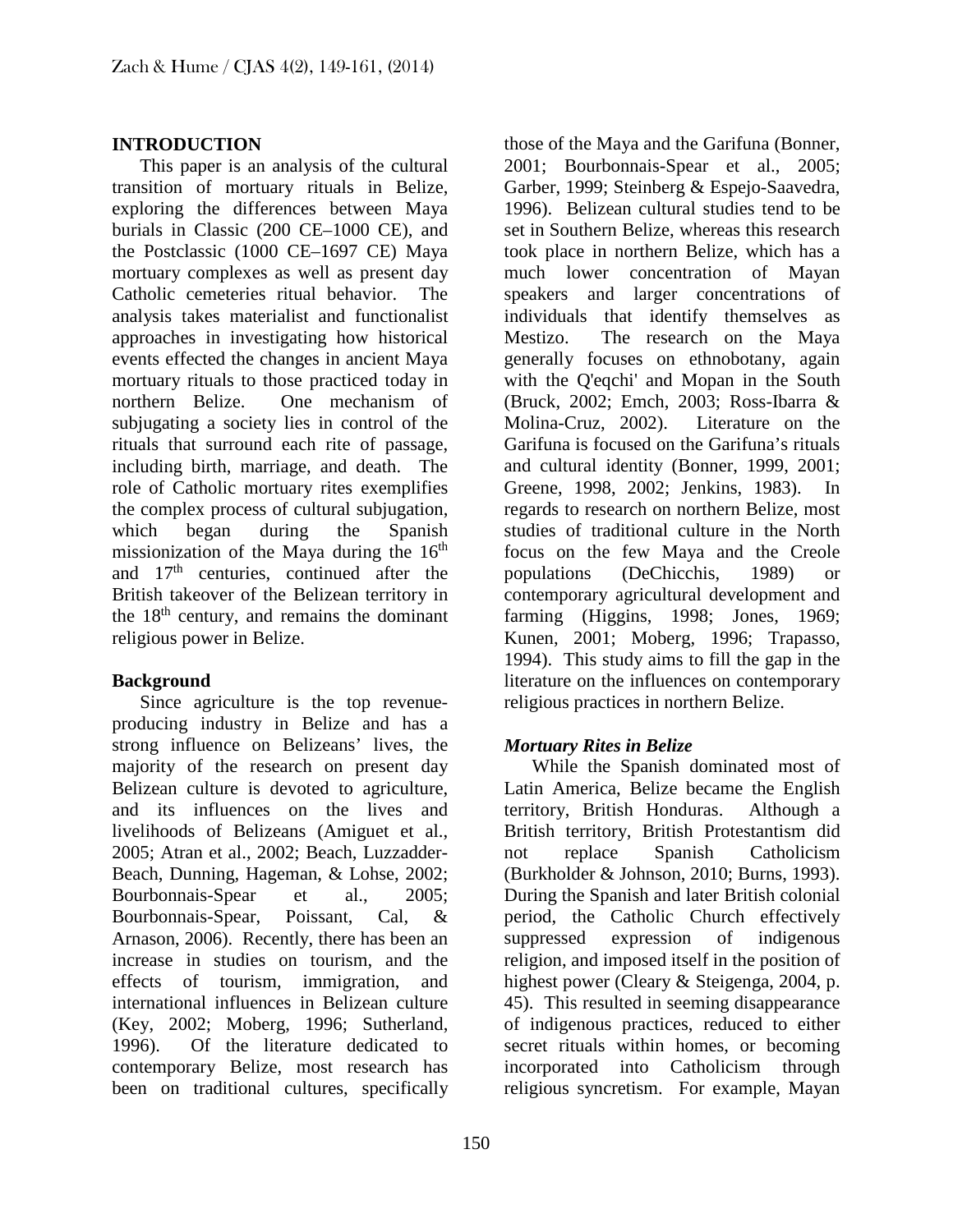mythological symbols were included in altars that were erected for certain rituals, specifically in the *Los Dias de los Muertos* celebrations. According to one informant, people would close their doors during these rituals, as the altars were considered by the Catholic Church to be irreverent to God. In another example of the Catholic Church going against Maya practice, the Maya practice of particularly lavish funerals for infants, who are called *Angelitos* (Headrick, 2007, p. 47), were seen as impractical by the Catholic Church because the offerings cannot accompany the deceased, and the family spends much of their income on what amounts to emotional closure. In spite of the influence of the Catholic Church, the proper burial of a loved one in a sacred space, ideally one close to family, has continued to be important to Belizeans (McAnany, 2014; McCrea, 2007; Pendergast, 1988; Prufer & Dunham, 2009; Zorich, 2013).

# **Problem**

 Nineteenth century Belize is an example of the changes that come with the collision of different cultures in the struggle for power. The transition of power (i.e., economic, religious, and political) from the indigenous population to the colonizer initiates drastic cultural changes in indigenous peoples' way of life, including changes in rites of passage (Gennep, 1961). Prior to first contact, the people living in the southernmost portion of the Yucatán Peninsula had their own rites of passage for coping with loss. The arrival of the Catholics brought new traditions that conflicted with Maya tradition. Far from simply bringing a different belief system, the subsequent influx of colonists also brought unfamiliar diseases. While the Maya resisted religious changes brought about by colonization, the mortality rate of the introduced diseases on the local

population exceeded the Maya's ability to manage the disposal of bodies through Maya mortuary practices. This stressor facilitated the change and upheaval in many aspects of society, particularly mortuary culture. This research traces this transition from Classic Maya mortuary complexes to the modern Catholic burial practices in Northern Belize.

# **METHODS AND THEORY**

 The ethnohistorical methods used in this research included a review of the historical literature on religious practices in Belize as well as ethnographic interviews in northern Belize. The review of historical literature was completed before conducting fieldwork in Belize. In June 2013, 54 individuals were interviewed in three village communities in northern Belize (San Antonio, San Lazaro, and Yo Creek) and observations were made of contemporary burial grounds (cemeteries) in Orange Walk Town. The ethnographic interviews (Spradley, 1979) consisted of questions about peasant farming life (e.g., subsistence, socio-political organization, and kinship), beliefs about death and the afterlife, and funerary practices.

 The theoretical lenses by which the ethnohistorical data is interpreted in this paper are both materialism (Marxism) and functionalist (biological and structural functionalism). Marxism usually addresses issues of property ownership and labor relationships (Marx & Engels, 1998), but can also refer to other power disparities. In Marx and Engels version of materialism (Marx & Engels, 2012), most aspects of life, including worldview and ideology, are determined by class relations, which themselves are determined by the oppressing bourgeoisie class. The proletariat, then, lacks agency over both their material resources and non-material beliefs. In Marxism, labor division influences culture, keeping the proletariat mentally enslaved for the sake of their livelihood while allowing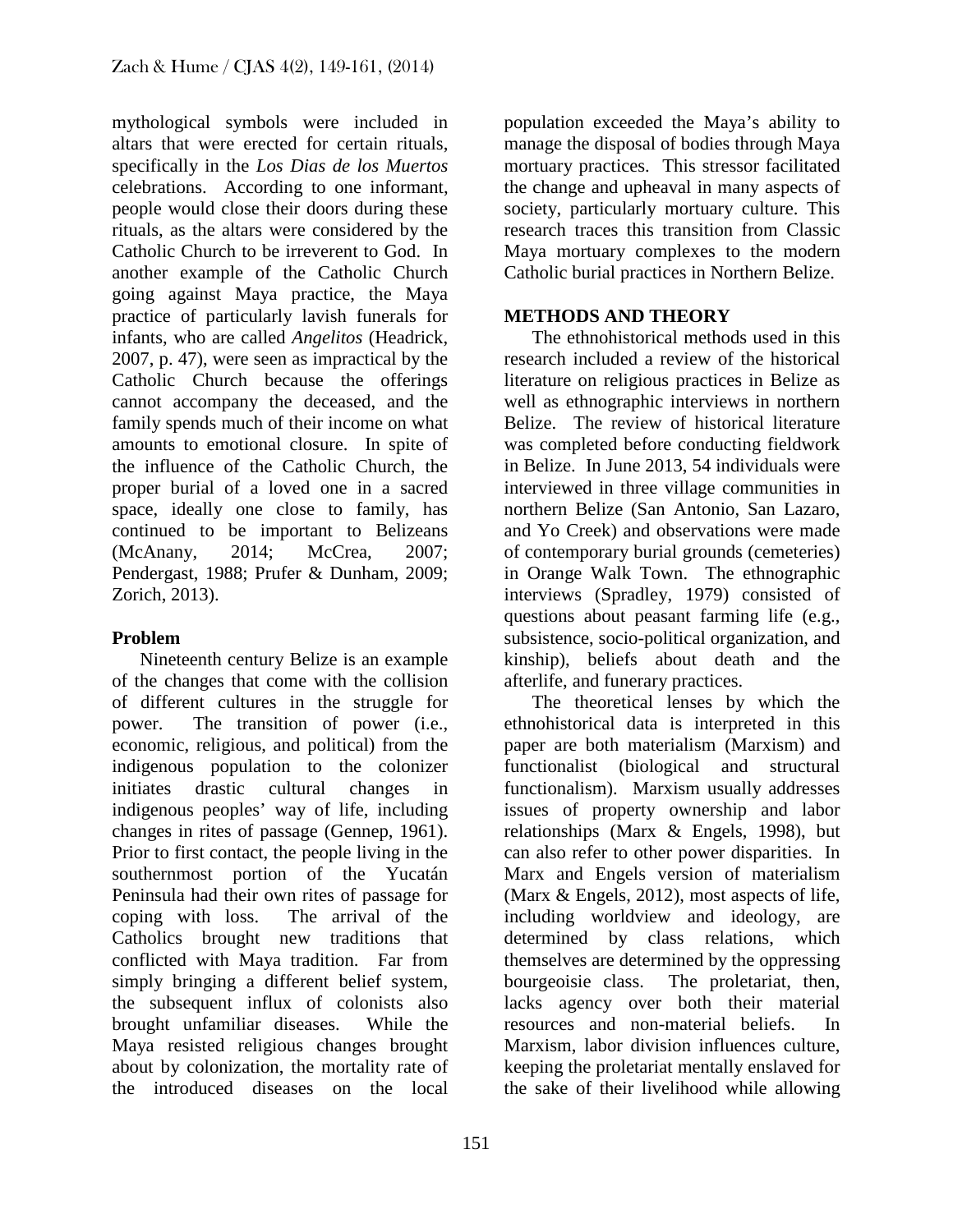belief systems to be decided by the bourgeoisie.

 The functionalist perspective, on the other hand, views cultural practices in the context of their usefulness. Bronislaw Malinowski's biological functionalism (as exemplified in Malinowski, 2010) assumes that any practice begins as a basic survival response and that social institutions evolve to meet the most primal needs (Goldschmidt, 1996, p. 511). Alfred Reginald Radcliffe-Brown's structural functionalism (as exemplified in Radcliffe-Brown, 2013) assumes that culture, being based on social structuring and intricate relationships between individuals in the same society, evolves to accommodate the maintenance of order and established hierarchies (Goldschmidt, 1996, p. 511). Most cultural practices are developed out of necessity and continue to evolve and change, becoming rituals, after which it is difficult to discern their previous function. In this paper, the change from Maya to Catholic mortuary practices in northern Belize is explored as the result of both religious oppression (in a Marxist sense) and response to disease (in a structural functionalism sense).

#### **HISTORY OF MORTUARY PRACTICES IN BELIZE**

# *Mortuary Rituals of the Ancient Maya*

 The ancient Maya did not have a unified sense of mortuary ritual. The Maya functioned as warring city-states for the majority of the Pre-classic and Classic periods, and had many religious cults, each with power over a different geographic area. Maya burials vary due to time period and social hierarchy. Ornate mortuary complexes were reserved for nobles and their servants. Temple complexes were reserved for kings and priests. Their burials were typically large-scale affairs, involving

lavish grave goods and human sacrifice. Many royal tombs consisted of pyramids, having nine steps, to mirror the nine levels of the underworld (Edmonson, 2008, p. 31). Other tombs were underground vaults, which usually consisted of thirteen rooms arrayed to reflect the belief in thirteen heavens, and interred not only the deceased but also the sacrificed servants (Edmonson, 2008, p. 31). In some burials, such as the case of a Maya shaman, the deceased was covered in a cotton mantle (McAnany, 2014, p. 26). Though the significance of the orientation of the burial site is yet to be determined, graves typically faced north or west. It is suggested that these may have been the directions associated with the Maya conception of the sides of heaven (Paxton, 2001, p. 23). Although the amount and type vary, royal funerals throughout the Yucatán included cinnabar, food items, jade artifacts, offerings of ceramics and a sarcophagus. For example, in the majority of Yucatán royal burials, either corn or jade items were placed in the mouth of the deceased to accompany the person into the afterlife (Miller & Samayoa, 1998, p. 58). Though there was variation, depending on the social and economic class of the deceased, in what was included in the burial, and where the deceased was buried, both the Maya nobles and commoners were buried in places that were considered sacred.

 Commoners often did not have access to burials at large temples. Personal worship of the gods and ancestor veneration were important in Maya religion, and every home had an altar (McAnany, 2014, p. 1). For the majority of the Maya, a home altar was a way of accessing sacred space privately since it was not available for them publically. People were often buried under their home altar or courtyard. Both areas were considered sacred spaces, and the closeness of burials to the family home was important.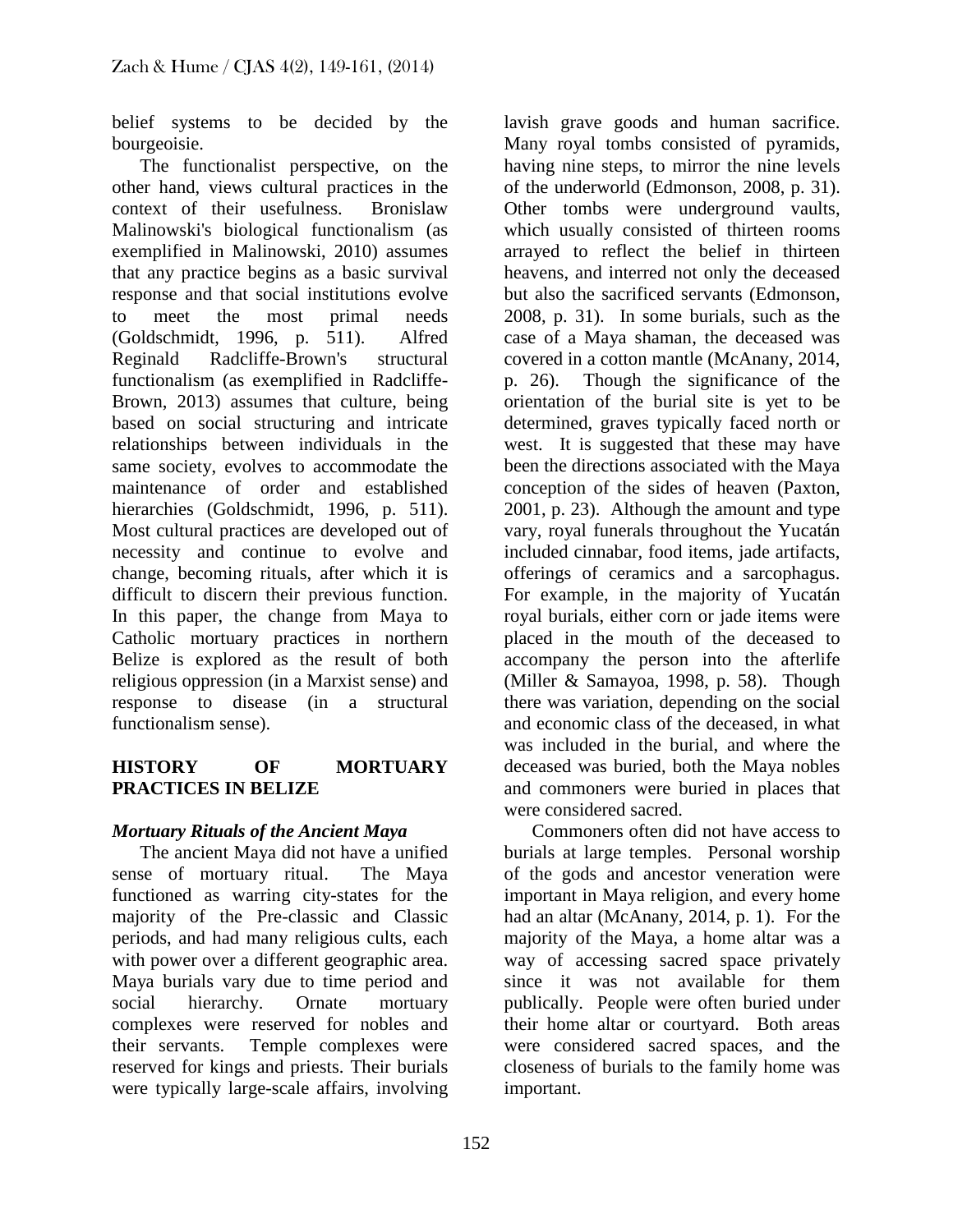Post-Classic burial practices survived into the colonial period. The most intriguing example of Post-Classic burial was found at Lamanai (Pendergast, 1988). Lamanai is unique as the community and culture survived after Spanish contact. The downfall of Lamanai community was ultimately not due to direct Spanish aggression, but a rampant malarial outbreak that killed the occupants of the mission as well as those of the surrounding area. The Spanish, prior to the outbreak, had built a church and had attempted missionary work (Pendergast, 1988, p. 321). Discovered in the remains of the altar of the church was a Maya burial, which suggests that the deceased was a high status individual (Pendergast, 1988, pp. 321–2). The individual was in a seated position and propped up, which is rare in Maya archaeology, and almost unheard of in a Catholic context. The location was important, as it showed how the Maya had repurposed a Catholic altar for a Maya burial. This shows resistance to the new beliefs, but also syncretism, in the fact that the altar was preserved and reused, and acknowledged by the Maya as a sacred area. After the malarial outbreak Lamanai was abandoned for some time.

 Among the ancient Maya, there existed similar, but not unified, cosmological structures, named supernatural beings, and views of the afterlife. It was commonly believed that there existed a supernatural paradise, which was the home of *Chaac*, the god of rain, water, and lightning. This paradise was open to anyone who died in sacrifice, war, or complications in childbirth (Steele, 1977, p. 1063). The alternative is a place of punishment referred to as either *Mitnal* (the cold, dark realm of the dead in the bottom of the world) or, more commonly, *Xibalba* (the place of fear) (Edmonson, 2008, p. 31). *Xibalba* is home to the 12 lords of *Xibalba*, who inflict

human suffering in its many forms. The belief in an afterlife in either paradise or a place of fear and punishment closely resembles the Catholic belief in heaven and hell.

 While it is not known what the specific mourning rituals were involved with Prehispanic Maya funerals, contemporary Maya engage in loud and verbal displays of grief for their dead, as a testimony to the life of the deceased (McCrea, 2007, p. 52). One informant in northern Belize reported another mourning ritual that involved maintenance of graves, including visitation to the gravesite one year after the death. In many burials, especially of the vault or tomb style, evidence of offerings suggests continued visitation, and indicates ancestor veneration and, especially in the case of young children, profound grief. Goods such as special food and drink were left by the grave, in hopes that the spirits would enjoy the gifts from the afterlife.

# *Changes in Belizean Mortuary Practices*

 There is evidence that introduced diseases may have killed up to 90 percent of the pre-colonial Latin American population (Cook, 1998, p. 5). Through the 1800s, diseases such as malaria and cholera ravaged Latin America. The changes in living space and new divisions of labor of the indigenous population helped spread and sustain the diseases. Indigenous people were moved into estate systems (e.g., *haciendas* and *encomiendas*) and cities where they became a labor pool for the Spanish. Closer quarters and polluted water were a common problem throughout the Americas, especially in the first half of the nineteenth century. By the late 1800s, the general populace had accepted burying their dead around churches as this area was considered sacred ground by the Catholics and so was congruent with the Maya belief in burial in a sacred place. There was no direct conflict as the Maya had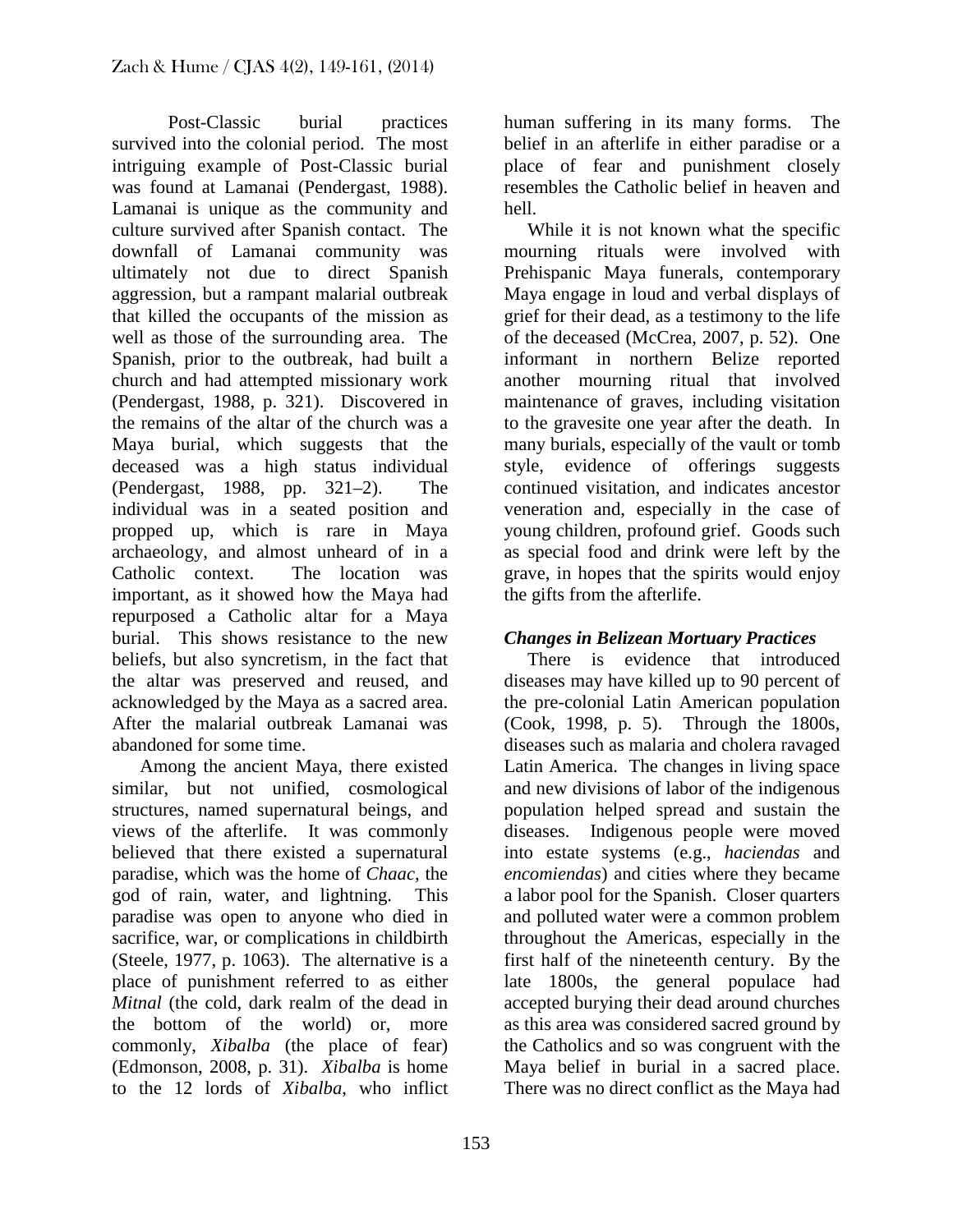a broader range of areas that were considered sacred spaces and so could incorporate church grounds into their concept of sacred spaces.

 During a severe cholera epidemic in the 1850s, the death rate far exceeded the amount of space near the churches. This caused an ideological crisis between the Maya and their Spanish magistrates, centered on the rites of death. During the cholera outbreaks in the Yucatán, people would leave bodies around or outside the church. It was general knowledge by that time that corpses of cholera victims were contagious through "harmful miasma", and the bodies needed to be isolated to prevent further infection. With limited space, many local government officials enacted situational burial laws including the construction of cemeteries, and new time limits between death and burial of the dead to be done within 24 hours. In theory, these are sound and efficient measures to be taken during a time of plague. In practice, they did much to strain the tenuous relations between indigenous peoples and their Spanish local government (McCrea, 2007, p. 32).

 With the sudden increase in the numbers of people dying, a problem for the grave workers was that the labor pool was also shrinking. As so many people died of cholera, more laborers were forced to work at the cemeteries. Building graveyards was time-consuming work due to the hard layer of limestone in the Yucatán, which makes digging strenuous labor. Once the bodies were buried, the varying water table would sometimes bring them to the surface, so graves were anchored to the ground in piles of stones. Due of the amount of time needed to construct burials, people lost time to farm or work for wages, which reduced the resources they needed to pay for the funerals for the dead and to sustain their families (McCrea, 2007, pp. 43–44). One of the

most significant problems was how to prevent the bodies of the dead infecting the gravediggers, perpetuating the cycle of death that was ravaging the villages.

 In addition to the changes in the treatment of the dead had an impact on how the living grieved; there were also economic impacts of the cholera outbreak. The sick were isolated, and priests were discouraged from performing last rights (McCrea, 2007, p. 49). Within hours of death, the bodies were taken away, and many of their belongings burned. The quick burial mandated by local government precluded the practice of the wake, which had previously replaced the Maya practice of ritual mourning. The bereaved had little to no time to prepare funerary processions that gave final testament to the lives of the deceased. Furthermore, the isolation of the bodies and the distance of the burials was an affront to a culture that valued closeness to its ancestors and its honored dead (McCrea, 2007, p. 49).

# *Mortuary Practices of Catholic Belizeans*

 In Catholicism, mortuary rituals begin before death. While traditions may vary based on cause of death, rituals before death focus on last rights, wherein a priest offers the dying their last opportunity for salvation. After the individual has died, there is a long wake, a customary vigil in which the family stays with the dead. While there are many similar rituals around the world in which people hold vigil with the dead on the way to the grave, it is said that the Catholic practice of this ritual started in Medieval Europe, to avoid live burial. This sometimes occurred in the event of conditions previously unknown, such as forms of catalepsy, when a person appears temporarily dead (McCrea, 2007, p. 55). Others see it as a last farewell, where people can be with the deceased one last time. In Latin America, the wake is an opportunity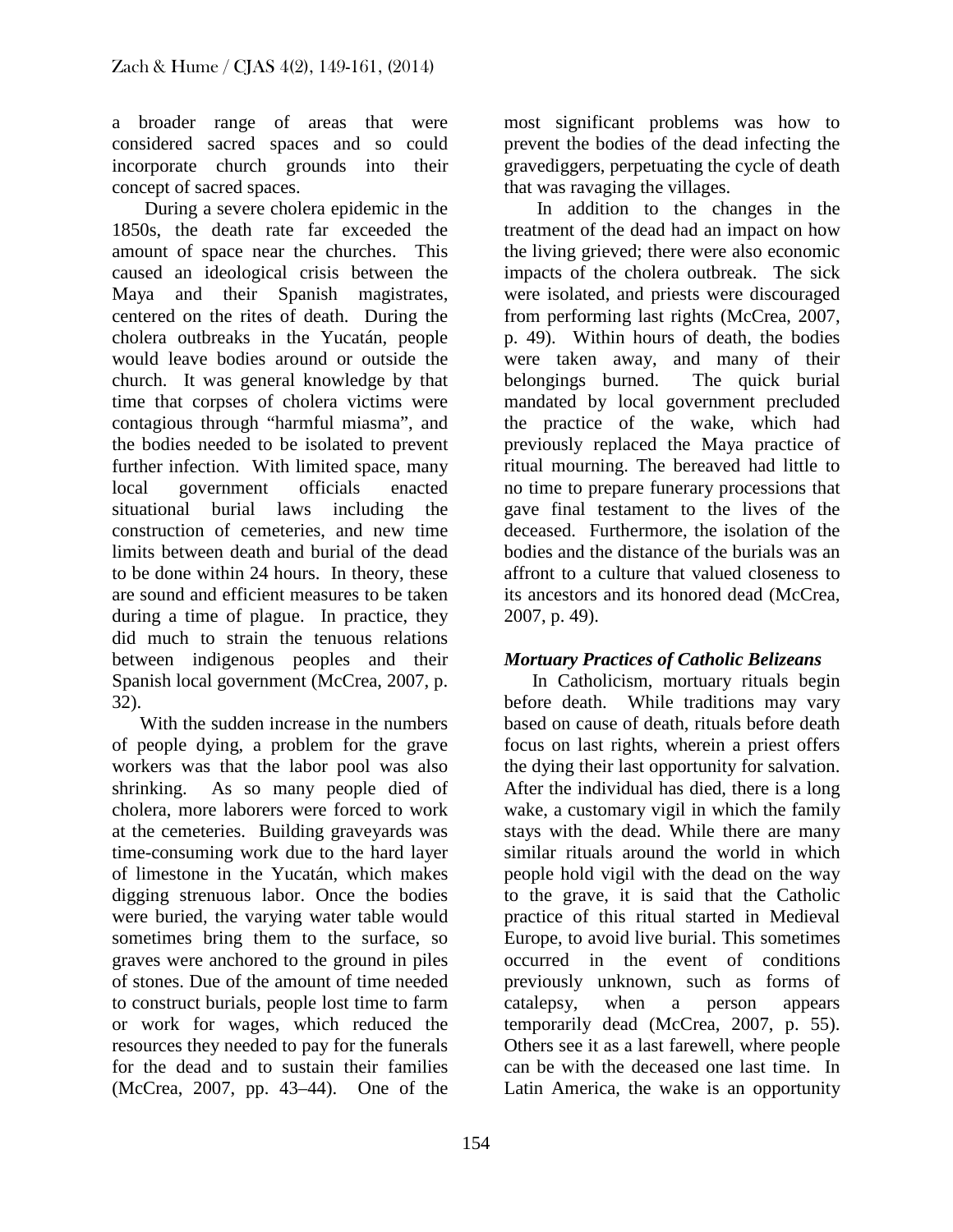for the bereaved to grieve together, and a chance to finalize funerary preparations, especially in the cases of children, whose processions are more elaborate. In Latin America, many parents make extra expenditures on floral arrangements for the child's funeral, an expense often not afforded to adult burials.

#### **Current Mortuary Practices in Northern Belize**

 By the time cholera struck in the 1850s, relationships of oppression were already deeply ingrained in Latin America's social fiber. Still, the abrupt cultural shifts contributed to the Caste War, as the boiling point of conflict between the indigenous Maya and the Spanish, had been brewing for centuries (Reed, 2001, p. 5). The first Spaniards to arrive to the New World were missionaries, who came with the intent of proselytization, which initiates an oppressive relationship. The European settlers that followed came to exploit labor and natural resources. Even the immigrants with more secular intent brought the Church with them, as the Church and the Spanish Crown were entwined. The peoples of Belize were resistant to change, as the Maya continued to practice most of their ways until the end of the 1800s.

 The presence of the Catholic Church in Latin American served as a powerful institution of an oppressing class. Currently, the majority of people in Belize profess to be Christian. People who practice any remaining forms of indigenous Maya beliefs do so covertly. Most individuals willing to admit to adhering to Maya beliefs are in the older and remember the struggles of their parents. One of the contributing factors to the loss of Maya beliefs was that, for many years, the Mayan language was banned. Most informants in the villages where interviews were conducted reported that they were Maya by heritage, but few spoke

the language. The older people knew Maya, but had not taught their children. Many had even been scolded for using their native tongue as a child, if not at home, then at their schools. In fact, there seems to be a discernible gap of a generation between a fluent speaker of the Maya language and the children today. There are revival efforts, but most people acknowledge that it may be too late to reverse the loss of speaking Mayan in their communities. The loss of the ability for people to speak Mayan affects mortuary rites, as there are Mayan songs and words to be uttered for the deceased at their wake (McCrea, 2007, p. 52).

 The Maya are avid storytellers, and the loss of their language is made more profound when one considers that their tales of human struggle against supernatural beings was encoded with metaphors that do not necessarily translate into English or Spanish. The myths or moral behavior that people continue to recount today are still filled with Maya symbolism, as stories told by informants contained the same supernatural characters that tormented the Ancient Maya, such as the *sisimite* (bigfoot) and the *xtabai* (beautiful female spirit). In particular, two stories detailed the themes that continue to resonate among villages in northern Belize. In both stories, a human man strayed from his path of righteousness and was given retribution by some supernatural entity. He is not a hero figure, but a man changed by a hard lesson. In one of the stories, the man meets *xtabai* in the form of his illicit lover. He may not speak of his encounter to anyone for five days or he will face certain death from which not even a shaman could save him. In the other story, a man who wastefully misused the magic gallstone of a deer for personal gain had its magic turned on him. He could not speak of the artifact until long after it was destroyed. In both these stories there is a theme of secrecy concerning the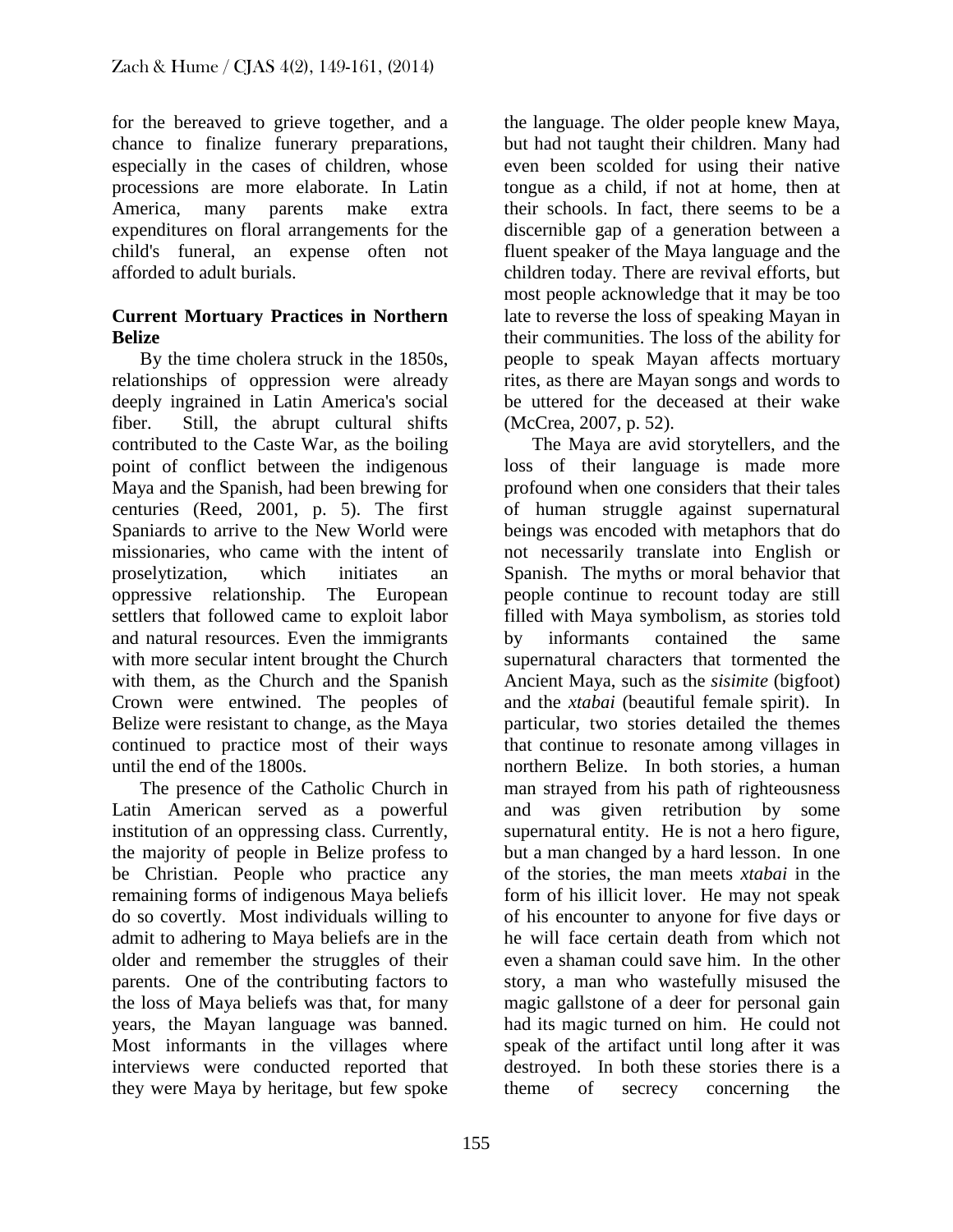supernatural for the purpose of personal safety. In a broader sense, perhaps these stories were told in this manner for a reason. The moral is that the supernatural is not meant to be common knowledge. Personal experience with the supernatural should be kept to oneself for as long as possible.

 There are two ways of interpreting what the Maya could have feared in repercussion for reporting their interaction with Maya supernatural entities. The Maya could be wary of the Christian believers and Church, who made a point to undermine and suppress most Maya practices. To have people at the individual level unable to trust each other is to jeopardize the everimportant social bonds of the small community. This makes the Maya even more vulnerable to exploitation by the Church, which made itself the institution to which all answer, and essentially took away their ability to unite against it.

 Courtyard burial, which has its root in the Maya practice of keeping their loved ones close by as a form of ancestor worship, was banned early in the nineteenth century. People continued to practice courtyard burial largely unnoticed until the death rate began to increase in the 1850s. During the high mortality and infection rates during plague conditions, keeping bodies so close to home led to infecting entire households. While the Maya did not subscribe to germ theory at this time, they theorized that harmful *miasmas* were responsible for infecting the living. The gases emitted by the corpses, which began to rot quickly, carried germs and attracted unwanted scavengers, such as rats and wild dogs, that became vectors to further spread disease. It was necessary to move the bodies as far away as possible, and bury them quickly, to prevent the transmission of disease.

 One informant, who gave a personal account of a courtyard burial, hinting that it had been close by, explained the importance

of keeping one's ancestors close by. He explained that there are two reasons why courtyard burials still occur. The first is that it is an adherence to a tradition, the loss of which is lamented by the elderly. The second is that given the socioeconomic position of most people in rural Belize, paying for a plot of land on top of the expense of the funeral can be prohibitively expensive, and devastating to a family's financial well being. It would be less of a financial burden, then, to bury the loved one in the courtyard of their home, which is still something people deem important. That land is already paid for; they own it, and while their rights of its use probably do not extend to burials, it could be seen as a wise alternative to paying for an additional plot of land.

 The proximity of burials to the home has been important to people in Belize for a long time, as an extension of the Maya belief in sacred space. Christian and Maya religions both have a notion of consecrated ground. To the Maya, it was proximity to a temple, in the case of royalty, and for the commoner, closeness to a home altar that the family made holy. When the Catholic Church became the spiritual institution in Belize, the Maya were quick to make the connection between Church and temple, and it became custom to bury people around it. They would have agreed that this privilege should be given to those who owned the land the Church was on, and those who devoted their lives to it. The problem, again, became the lack of space for burials. Churches were much smaller than the mortuary complexes to which the Post-Classic Maya became accustomed and did not have enough space for everyone, so people were forced to bury their family members in cemeteries, which were generally at the edge, rather than the center of the community.

 Today, communities manage their own cemeteries, and they are almost universally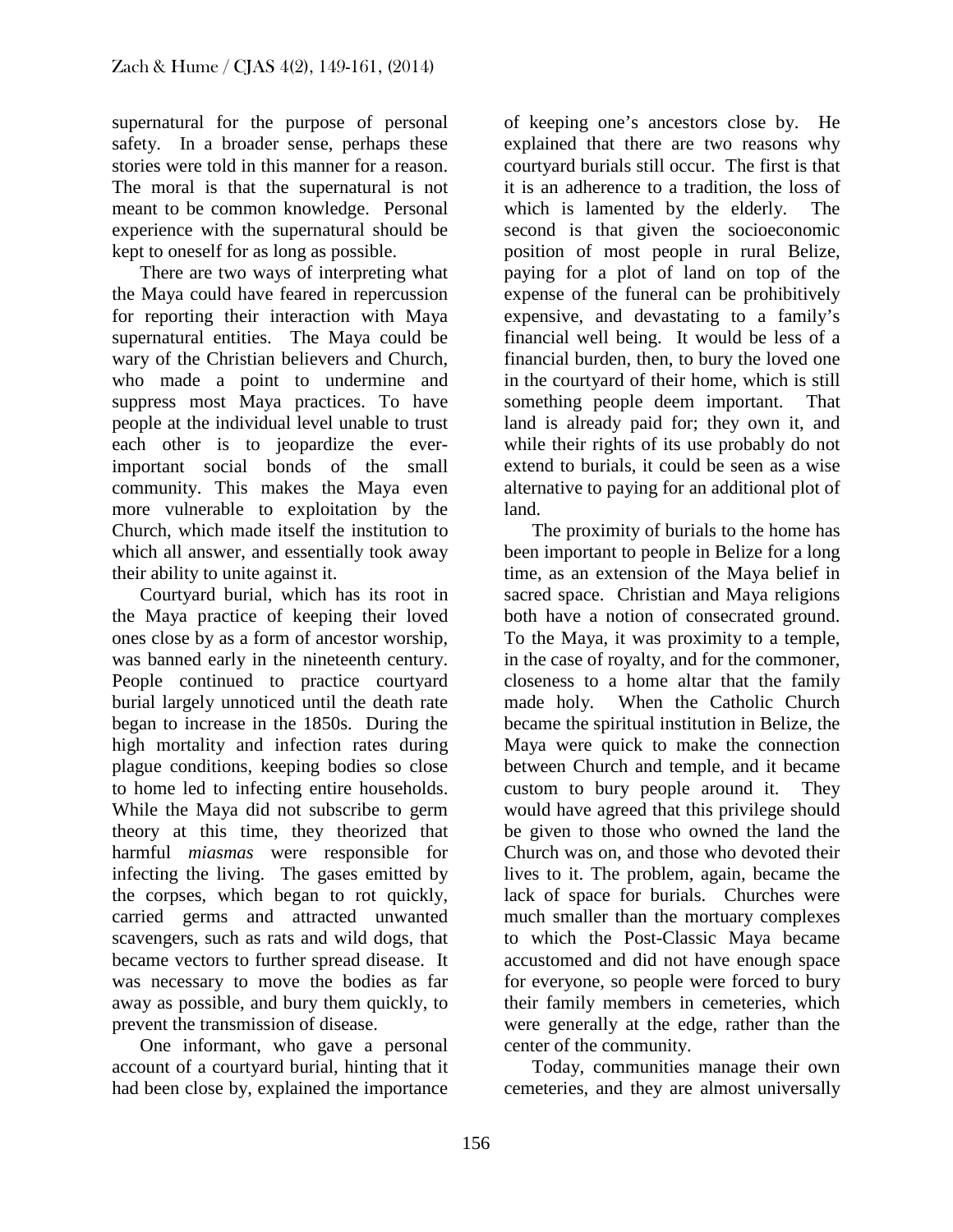at the edge of the villages, just as in the nineteenth century. This is probably because there was practical application to the isolation of the dead, and because people agree on an individual basis as to the consecration of that land. When someone writes a will, they indicate the location where their remains should be buried. Informants reported that they would choose to be buried as close to home as possible, which in some cases means the transport of remains to another village.

 While the belief in sacred space was never jeopardized, the location of and definition of sacred spaces resulted in conflict between the Maya and their Spanish governors in the Yucatán. During the cholera strikes of the nineteenth century, the Maya were disgruntled about their plight, in which many people lost time and wages from working their fields to digging graves. Not only was it a financial burden, it was also dangerous work. The gravediggers of the 1840s to 50s were exposed to disease for extended periods. In many cases, town officials made efforts to sanitize the work, spraying chemicals (sulfur and bichloride of mercury) into the graveyards (McCrea, 2007, p. 48). These chemical cocktails often ended up making people sicker. People were so outraged by the conditions that they sometimes overthrew the magistrates or began violent riots. Disputes over sacred places contributed to the growing tensions between the Maya and Spanish, culminating in the Caste War of Yucatán (1847–1901).

 The change from below ground to above ground burials occurred not as an act of oppression, but as a response to changing<br>nonulation needs and environmental population needs and environmental constraints. Northern Belize, being in a tropical climate and predominately limestone, has an unpredictable and often shallow water table. In modern cemeteries, hurricanes and flooding would exhume bodies and send caskets and deposit them

back into villages, causing biological hazards in towns trying to recover from the severe storm. In the epidemics of the 1800s, the number of shallow burials and storms resulted in exhumations often enough that there was a shift to above ground graves. Informants referred to "six feet under" (a phrase they used) as a poor man's burial and not recommended. The change to above ground burials occurred among both the Maya and Catholics. In Belize, of the cemeteries visited, there were only two burials that were underground, one anchored by a pile of rocks and the other under a particularly English-styled tablet tombstone with a cross atop it.

 In present-day Belize, people encase caskets in cement placed on a plot in the graveyard. Cemeteries resemble miniature towns, built in much the same ways as many of the houses. This use of concrete for both homes and above ground burials is linked with the Catholic Church's brief move into Liberation Theology in Belize in the 1990s when villages were encouraged by the Church to manufacture concrete blocks as an alternative income activity (Chedd, 1991). Most of the graves in Belize are painted with bright pastels, similar to the buildings of the living. While most of the graves are simply the concrete slabs, some are decorated with colorful tiles. Others are built in small enclosures, to deter vandals and indicate higher status of the individual interred within. Sometimes a book, a Heart of Christ, or a Virgin Mary (usually a Pieta scene of the Virgin Mary cradling the dead body of Jesus) will be sculpted and placed on the tombs. Approximately half of the graves are topped with shrines, evidence of religious syncretism, one of the few facets of Maya religion that still echoed in the modern day cemetery. The shrines held mostly flowers and candles, with some other offerings of stuffed animals and pieces of bone, usually the vertebrae of cows or pigs.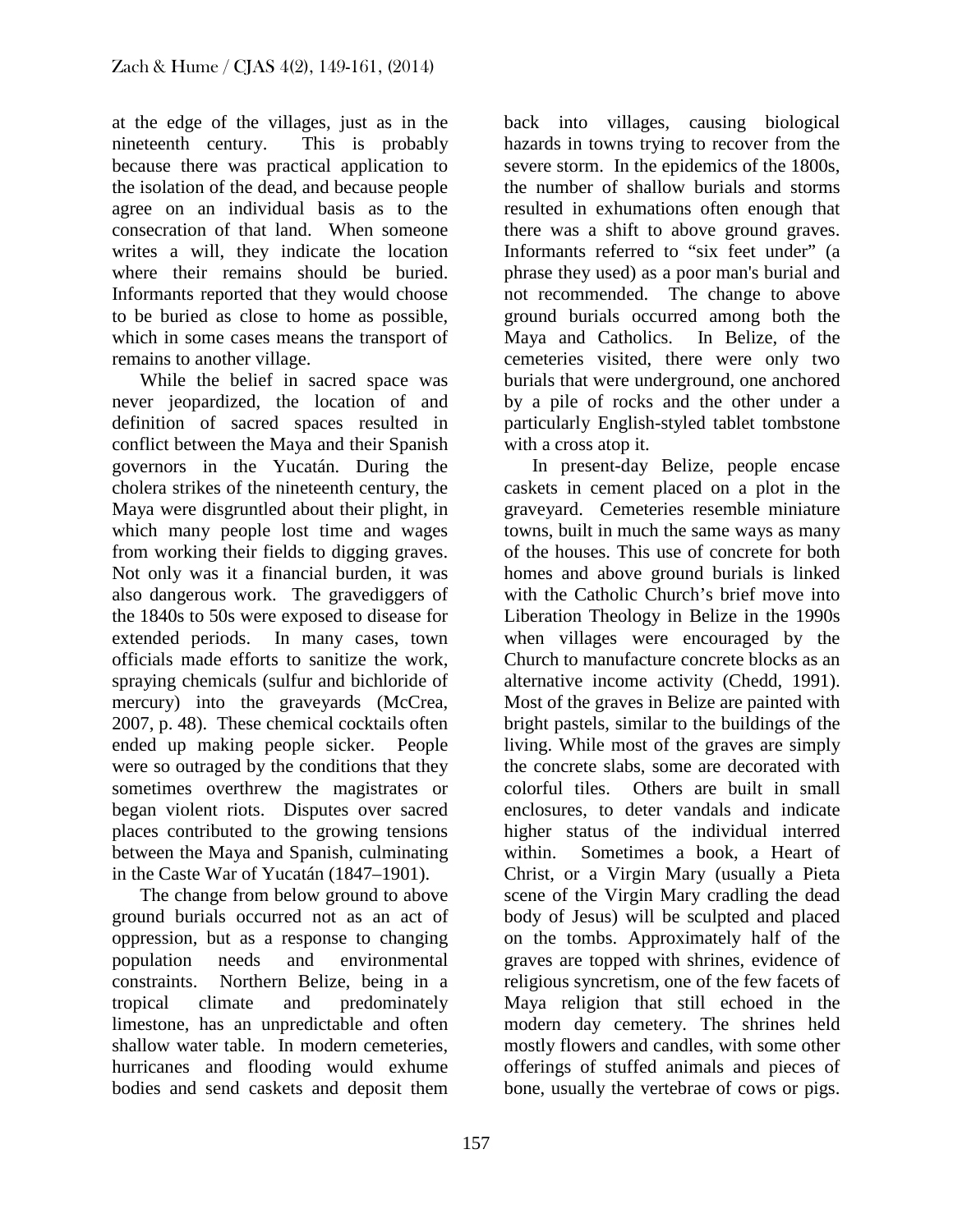These are reminiscent of Maya offerings, but also indicative of continued visit and maintenance of the graves.

 The cemeteries in Orange Walk Town (the third largest city in Belize and regional center of Northern Belize) were not as well maintained as those in surrounding villages. In Orange Walk Town the grass was long, some of the graves were dilapidated, and others had graffiti on them. It was difficult to reconcile informant reports that suggest graves are diligently cared for on, at least, an annual basis and the conditions of the graves in Orange Walk Town. Informants suggested that people move more frequently from the city or have children elsewhere, which may contribute to the deterioration of the graves. There were also teenagers passing time in the cemeteries, smoking and socializing in small groups. Several graves had hand-decorated gang symbols from rivaling gangs.

 Of the informants that were interviewed, only a handful had home altars. In the homes with altars, the owners identified themselves as Catholics who attend Mass and carry out Christian traditions. The altars were in either an insular room or a back yard, both places not readily seen by the public, though whether this is because they were hiding them or because they were used in private worship was unclear. Individuals with syncretic tendencies drew basic connections between Catholicism and Maya religion, because the older members of the community still recall memories that would date back to the transition from Maya to Catholic beliefs.

 On a comparative note, it is possible that the similarities between the Mayan and Catholic afterlife made the transition from Mayan traditionalism to Catholicism easier. The Maya believed that those who died with honor ascended to a paradise in the domain of the rain god, though not much is known about its physical structure. Informants

reported that paradise was arranged in nine levels, which the older pyramids were supposed to have echoed. *Mitnal* (the Cold Place) or *Xibalba* (the place of fear) was a multi-tiered realm, meant to punish eternally the souls of the damned and the dishonored. The similarities of the Mayan and Catholic perceptions of Heaven and Hell may have eased the earlier Maya's conversion to Catholicism. To increase the conversion rate, Catholicism has assimilated other beliefs in an attempt to appeal to subjugated populations. Religious syncretism decreased resistance and eased more converts through their spiritual transitions, resulting in a new exploitable lower class, now able to be dominated religiously as well as economically.

#### **CONCLUSION**

 Though the Maya resisted the change to their traditions by the Catholic Church, the Maya were powerless to stop the suppression and near extinction of their culture, as evidenced so dramatically by the cholera epidemics of the 1850s. Ever since the Colonial era, the Maya have focused their labor on subsistence, leaving the Church to labor on ideological change. The changes in burial practices were not only a product of subjugation by the Catholic Church, but were established for reasons of function—the biological necessity of infection control. To cope with sudden increase in mortality rate, the Catholic Church instituted measures that eliminated many of the traditional mortuary rituals of the ancient Maya, which further solidified the Catholic Church's control over Maya spiritual life.

 There are many in northern Belize who seek to revive Maya culture in hope of bringing agency and meaning to their lives. Informants that claimed Maya heritage regretted the loss of Maya customs and traditions; the elderly spoke about Maya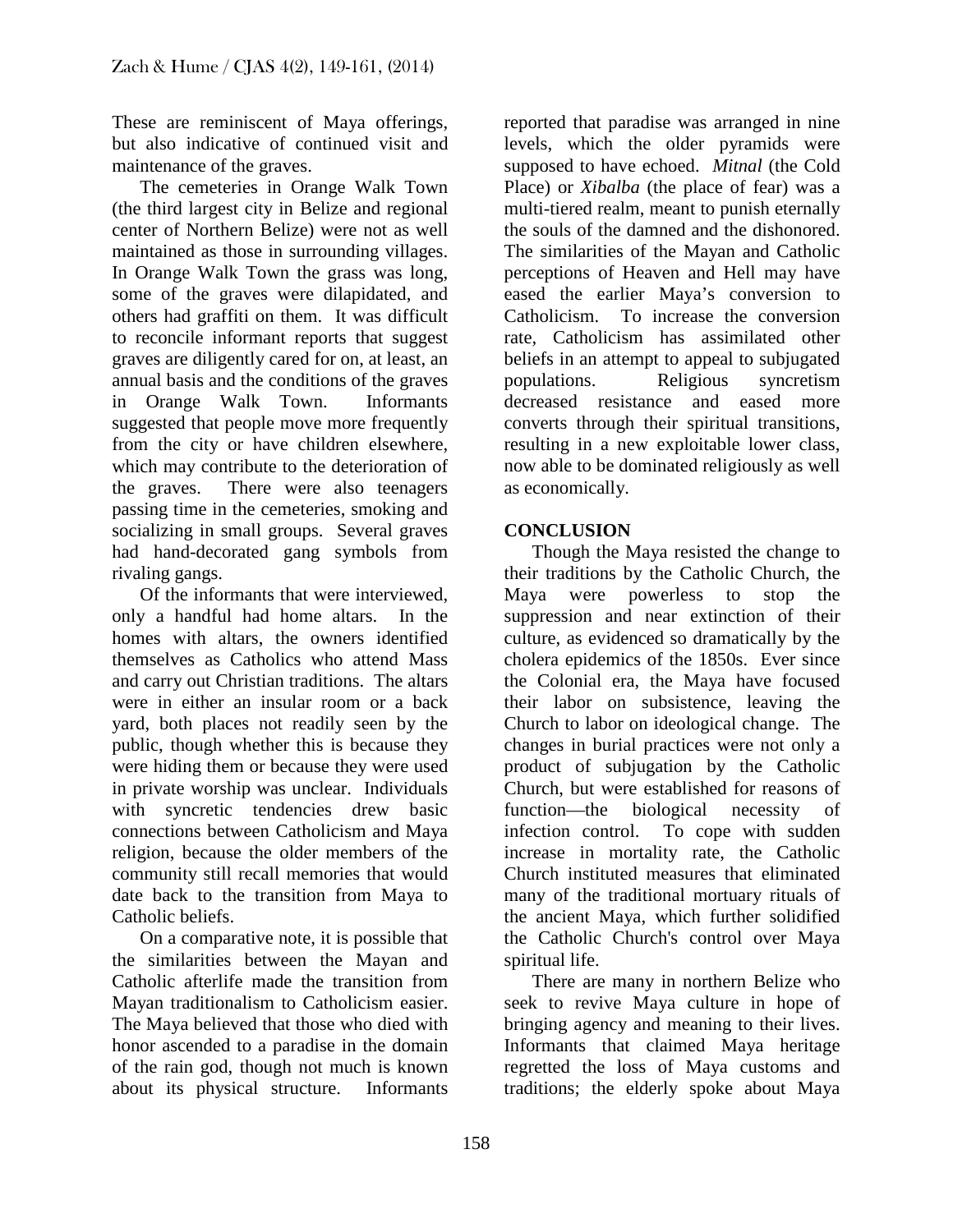culture with nostalgia. People continue to recount Maya myths, though in Spanish and English rather than in Mayan. There are attempts to revive the Mayan language by several revivalist organizations, which are also occurring in other Maya communities in Belize, Guatemala, Honduras, and Mexico. Marxist and functionalist mechanisms of cultural change are being replaced by revitalization efforts (Wallace, 1956). The syncretism between Maya and Christian religious beliefs continues to be negotiated, and as a result, mortuary rituals in northern Belize remain unique in Latin America.

#### **REFERENCES**

- Amiguet, V. T., Arnason, J. T., Maquin, P., Cal, V., Vindas, P. S., & Poveda, L. (2005). A Consensus Ethnobotany of the Q'eqchi' Maya of Southern Belize. *Economic Botany*, *59*(1), 29– 42.
- Atran, S., Medin, D., Ross, N., Lynch, E., Vapnarsky, V., Ek', E. U., … Baran, M. (2002). Folkecology, Cultural Epidemiology, and the Spirit of the Commons: A Garden Experiment in the Maya Lowlands, 1991–2001. *Current Anthropology*, *43*(3), 421– 450. doi:10.1086/ca.2002.43.issue-3
- Beach, T., Luzzadder-Beach, S., Dunning, N., Hageman, J., & Lohse, J. (2002). Upland Agriculture in the Maya Lowlands: Ancient Maya Soil Conservation in Northwestern Belize. *Geographical Review*, *92*(3), 372–397. doi:10.2307/4140916
- Bonner, D. M. (1999). *Garifuna Town/Caribbean Nation/Latin American State: Identity and Prejudice in Belize* (Ph.D.). State University of New York at Buffalo, United States -- New York.
- Bonner, D. M. (2001). Garifuna Children's Language Shame: Ethnic Stereotypes, National Affiliation,

and Transnational Immigration as Factors in Language Choice in Southern Belize. *Language in Society*, *30*(1), 81–96.

- Bourbonnais-Spear, N., Awad, R., Maquin, P., Cal, V., Vindas, P. S., Poveda, L., & Arnason, J. T. (2005). Plant Use by the Q'eqchi' Maya of Belize in Ethnopsychiatry and Neurological Pathology. *Economic Botany*, *59*(4), 326–336.
- Bourbonnais-Spear, N., Poissant, J., Cal, V., & Arnason, J. T. (2006). Culturally Important Plants from Southern Belize: Domestication by Q'eqchi' Maya Healers and Conservation. *Ambio*, *35*(3), 138–140.
- Bruck, I. S. (2002). *Ethnobotany of the K'ekchi' Maya of Southern Belize and a Search for Novel Pesticide Models* (Ph.D.). North Carolina State University, United States -- North Carolina.
- Burkholder, M., & Johnson, L. L. (2010). *Colonial Latin America, Seventh Edition*. New York: Oxford University Press.
- Burns, E. B. (1993). *Latin America: Conflict and Creation : A Historical Reader*. New York: Prentice-Hall.
- Chedd, G. (1991). *Columbus in the Age of Discovery: The Sword and Cross*. British Broadcasting Company.
- Cleary, E. L., & Steigenga, T. J. (2004). *Resurgent Voices in Latin America: Indigenous Peoples, Political Mobilization, and Religious Change*. Newark: Rutgers University Press.
- Cook, N. D. (1998). *Born to Die: Disease and New World Conquest, 1492- 1650*. New York: Cambridge University Press.
- DeChicchis, J. E. (1989). *Q'eqchi' (Kekchi Mayan) Variation in Guatemala and Belize* (Ph.D.). University of Pennsylvania, United States --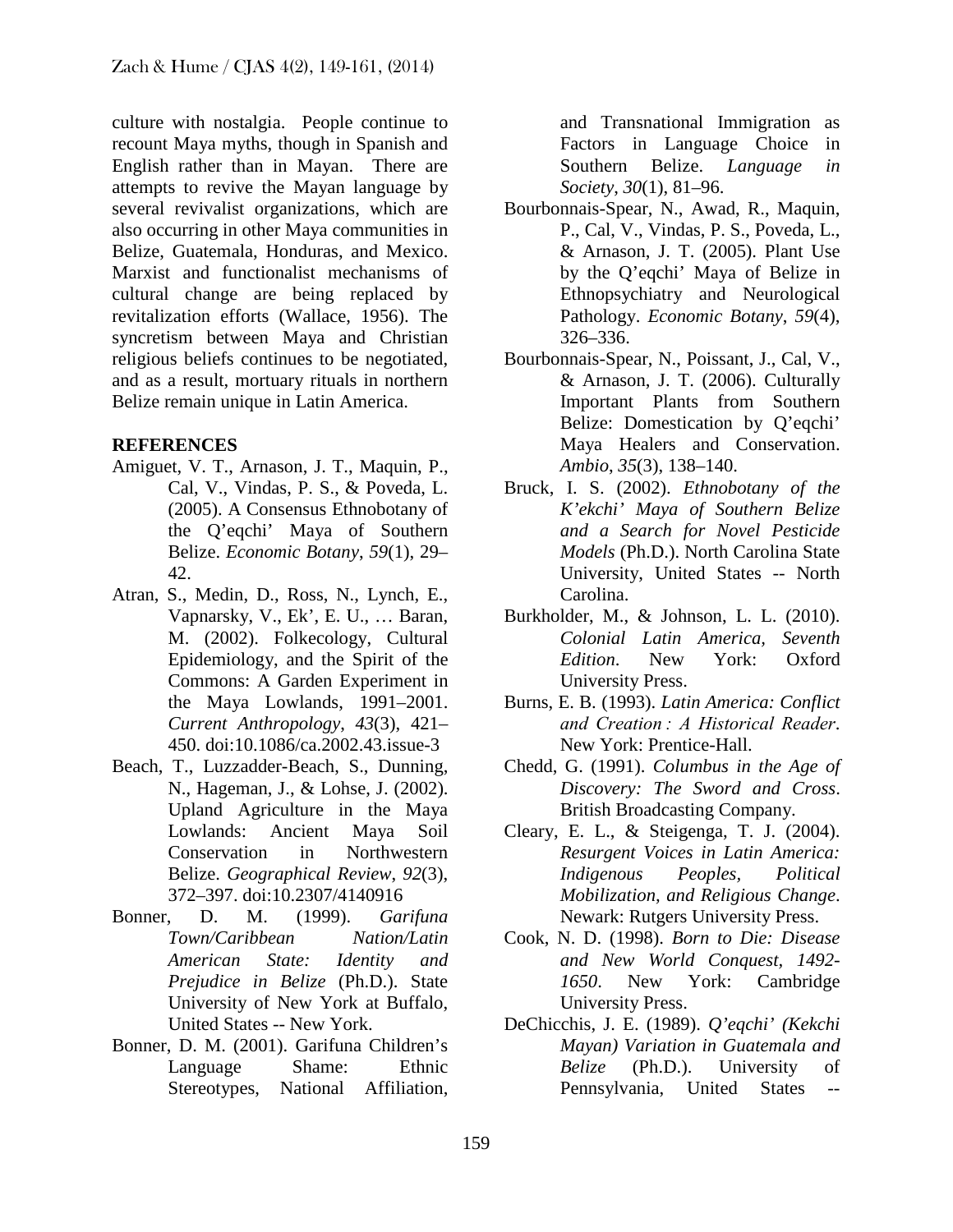Pennsylvania.

- Edmonson, M. S. (2008). *Heaven Born Merida and Its Destiny: The Book of Chilam Balam of Chumayel*. Austin: University of Texas Press.
- Emch, M. (2003). The Human Ecology of Mayan Cacao Farming in Belize. *Human Ecology*, *31*(1), 111–131.
- Garber, M. E. (1999). *Na'chiin: Reproduction, Illness, and Ambivalence in a Mopan Community in Southern Belize* (Ph.D.). State University of New York at Buffalo, United States -- New York.
- Gennep, A. van. (1961). *The Rites of Passage*. Chicago: University of Chicago Press.
- Goldschmidt, W. (1996). Functionalism. In D. M. Levinson & M. Ember (Eds.), *Encyclopedia of Cultural Anthropology* (Vol. 2, pp. 510–512). New York: Henry Holt and Company.
- Greene, O. N., Jr. (1998). The "Dügü" Ritual of the Garinagu of Belize: Reinforcing Values of Society Through Music and Spirit Possession. *Black Music Research Journal*, *18*(1/2), 167–181. doi:10.2307/779397
- Greene, O. N., Jr. (2002). Ethnicity, Modernity, and Retention in the Garifuna Punta. *Black Music Research Journal*, *22*(2), 189–216. doi:10.2307/1519956
- Headrick, A. (2007). *The Teotihuacan Trinity: The Sociopolitcal Structure of an Ancient Mesoamerican City*. Austin: University of Texas Press.
- Higgins, J. E. (1998). *The Political Ecology of Peasant Sugarcane Farming in Northern Belize* (Ph.D.). The University of Arizona, United States -- Arizona.
- Jenkins, C. L. (1983). Ritual and Resource Flow: The Garifuna "Dugu."

*American Ethnologist*, *10*(3), 429– 442.

- Jones, G. D. (1969). *Los Cañeros Sociopolitical Aspects of the History of Agriculture in the Corozal Region of British Honduras* (Ph.D.). Department of Anthropology, Brandies University, United States -- Arizona.
- Key, C. J. (2002). *Cayes, Coral, Tourism and Ethnicity in Belize* (Ph.D.). University of North Texas, United States -- Texas.
- Kunen, J. L. (2001). Ancient Maya Agricultural Installations and the Development of Intensive Agriculture in NW Belize. *Journal of Field Archaeology*, *28*(3/4), 325– 346.
- Malinowski, B. (2010). *Argonauts of the Western Pacific: An Account of Native Enterprise and Adventure in the Archipelagoes of Melanesian New Guinea*. New York: Benediction Classics.
- Marx, K., & Engels, F. (1998). *The German Ideology*. New York: Prometheus Books.
- Marx, K., & Engels, F. (2012). *The Communist Manifesto*. New Haven: Yale University Press.
- McAnany, P. A. (2014). *Living with the Ancestors: Kinship and Kingship in Ancient Maya Society*. Cambridge: Cambridge University Press.
- McCrea, H. L. (2007). On Sacred Ground: The Church and Burial Rites in Nineteenth-Century Yucatán, Mexico. *Mexican Studies/Estudios Mexicanos*, *23*(1), 33–62. doi:10.1525/msem.2007.23.1.33
- Miller, M., & Samayoa, M. (1998). Where Maize May Grow: Jade, Chacmools, and the Maize God. *RES: Anthropology and Aesthetics*, (33), 54–72.